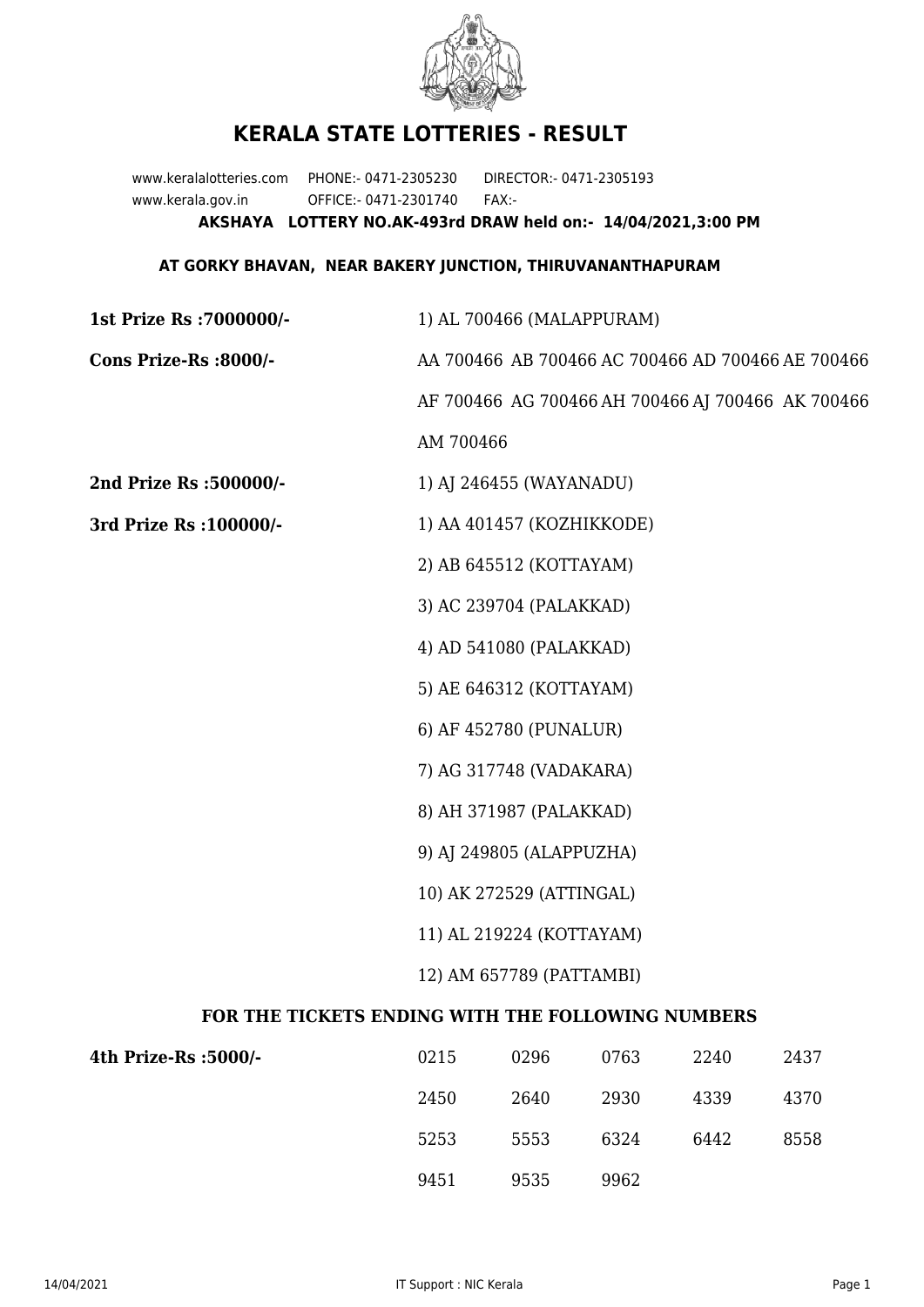| 5th Prize-Rs : 2000/- | 0162 | 3879 | 4791 | 4813 | 6325 |
|-----------------------|------|------|------|------|------|
|                       | 6532 | 8513 |      |      |      |
| 6th Prize-Rs : 1000/- | 1126 | 1569 | 2530 | 2680 | 3116 |
|                       | 3443 | 3667 | 3966 | 4649 | 5455 |
|                       | 6004 | 6061 | 6124 | 6198 | 6911 |
|                       | 6997 | 7270 | 7704 | 7923 | 8275 |
|                       | 8579 | 9131 | 9220 | 9264 | 9449 |
|                       | 9909 |      |      |      |      |
| 7th Prize-Rs : 500/-  | 0002 | 0027 | 0342 | 0465 | 0470 |
|                       | 0514 | 0519 | 0946 | 1076 | 1089 |
|                       | 1202 | 1240 | 1261 | 1315 | 1373 |
|                       | 1394 | 1471 | 1551 | 1705 | 1718 |
|                       | 2021 | 2027 | 2230 | 2366 | 2700 |
|                       | 2809 | 2920 | 3045 | 3218 | 3320 |
|                       | 3577 | 3596 | 3651 | 3691 | 3801 |
|                       | 3806 | 3838 | 3882 | 4100 | 4191 |
|                       | 4512 | 4637 | 4866 | 4869 | 5206 |
|                       | 5319 | 5460 | 5463 | 5479 | 5614 |
|                       | 5622 | 5831 | 5911 | 5918 | 5942 |
|                       | 6100 | 6109 | 6233 | 6319 | 6371 |
|                       | 6406 | 6414 | 6449 | 6995 | 7109 |
|                       | 7485 | 7731 | 7993 | 8509 | 9117 |
|                       | 9244 | 9505 |      |      |      |
| 8th Prize-Rs : 100/-  | 0098 | 0194 | 0247 | 0255 | 0333 |
|                       | 0526 | 0541 | 0570 | 0800 | 0893 |
|                       | 1030 | 1079 | 1229 | 1244 | 1339 |
|                       | 1459 | 1464 | 1633 | 1717 | 1801 |
|                       | 1873 | 1891 | 1948 | 2058 | 2066 |
|                       | 2217 | 2255 | 2288 | 2703 | 3011 |